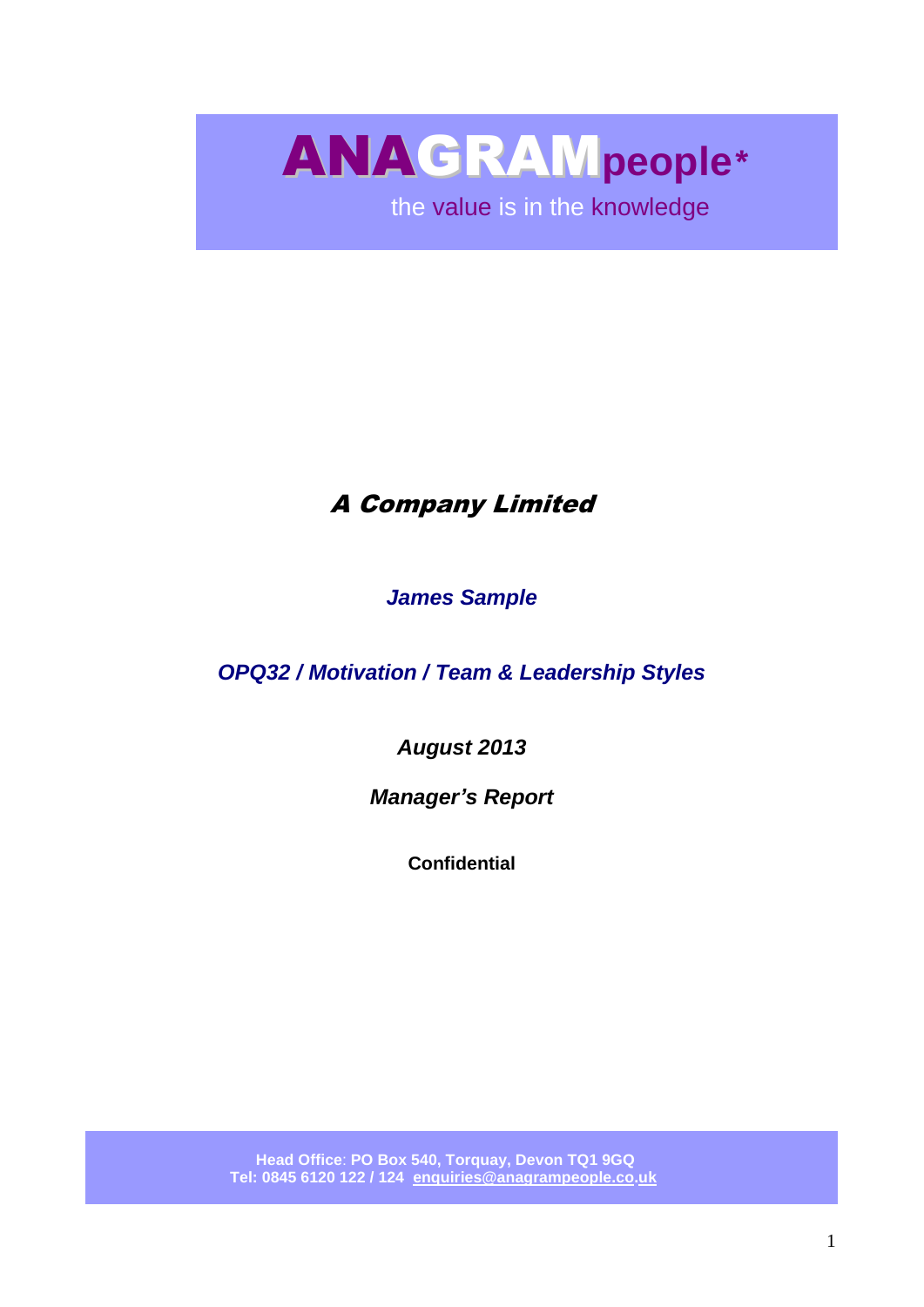## ANAGRAMpeople OPQ 32

### **Introduction**

This report is based upon James's responses to a self-report personality questionnaire, the Occupational Personality Questionnaire (OPQ32). The questionnaire invited him to describe his behaviour, preferences and attitudes, in relation to different aspects of his working life. It breaks personality down into three domains, relationships with people, thinking styles and feelings and emotions and in all describes 32 dimensions of styles of behaviour. It is particularly appropriate for use with professional or managerial groups.

James's responses have been compared with a large sample group of similar people to give a description of his preferred styles of behaviour. The accuracy of the report depends on how honest he was when answering the questions as well as on his self awareness. As a guide, the OPQ gives an indication of how consistent the candidate was when answering the questions, which often reflects the accuracy of the results.

*James's approach to completing the questionnaire was as consistent as most in the comparator group, indicating that he was sufficiently motivated to complete it successfully and had no difficulty understanding the questions.*

When considering the results of the personality questionnaire, it is important to recognise the responses given were James's own view, and represent the way he sees his own behaviour, rather than how his personality might be described by another person. The comments made here should therefore be seen as tentative rather than infallible. Nevertheless, this self-report can provide important indicators of James's style at work, and it is likely to enable us to predict a good deal about his behaviour in different situations. Note that the questionnaire describes James's preferred style of behaving rather than his competence or ability. The questionnaire gives a broad picture of his current style, and so the report is necessarily quite general. Greatest value can be gained by discussing the implications of this information against his current or future role. The shelf-life of the information contained in the report is considered to be 18-24 months, depending on James's work role and personal circumstances.

### Synopsis

The overall impression from James's profile is of a relaxed and self confident professional who quite likes to do things his own way and be will be happy to say what he thinks or make disagreements clear if necessary. In fact he describes himself as very tough minded when it comes to being criticised or managing negative judgement himself and will hold his own when there is conflict and remain cool even if it gets personal. Similar to other managers and professionals in the way he relates to people and invests his energy, he will generally appear well balanced in many aspects of his work, positive in his attitude and easy to be around. Quite practical in the way that he likes to apply creativity and change at work, he will be unlikely to get too caught up in considering abstract concepts or hypothetical debate and will prefer to take a more down to earth approach so that any new ideas or innovations have a practical application. Probably acting as a 'shaper' in the team, he will feel able to spark life in to a team and encourage them to achieve their objectives by whatever means available. Single minded and a bit critical at times, he may elicit an aggressive response from other team members in response but he will usually accept it good naturedly.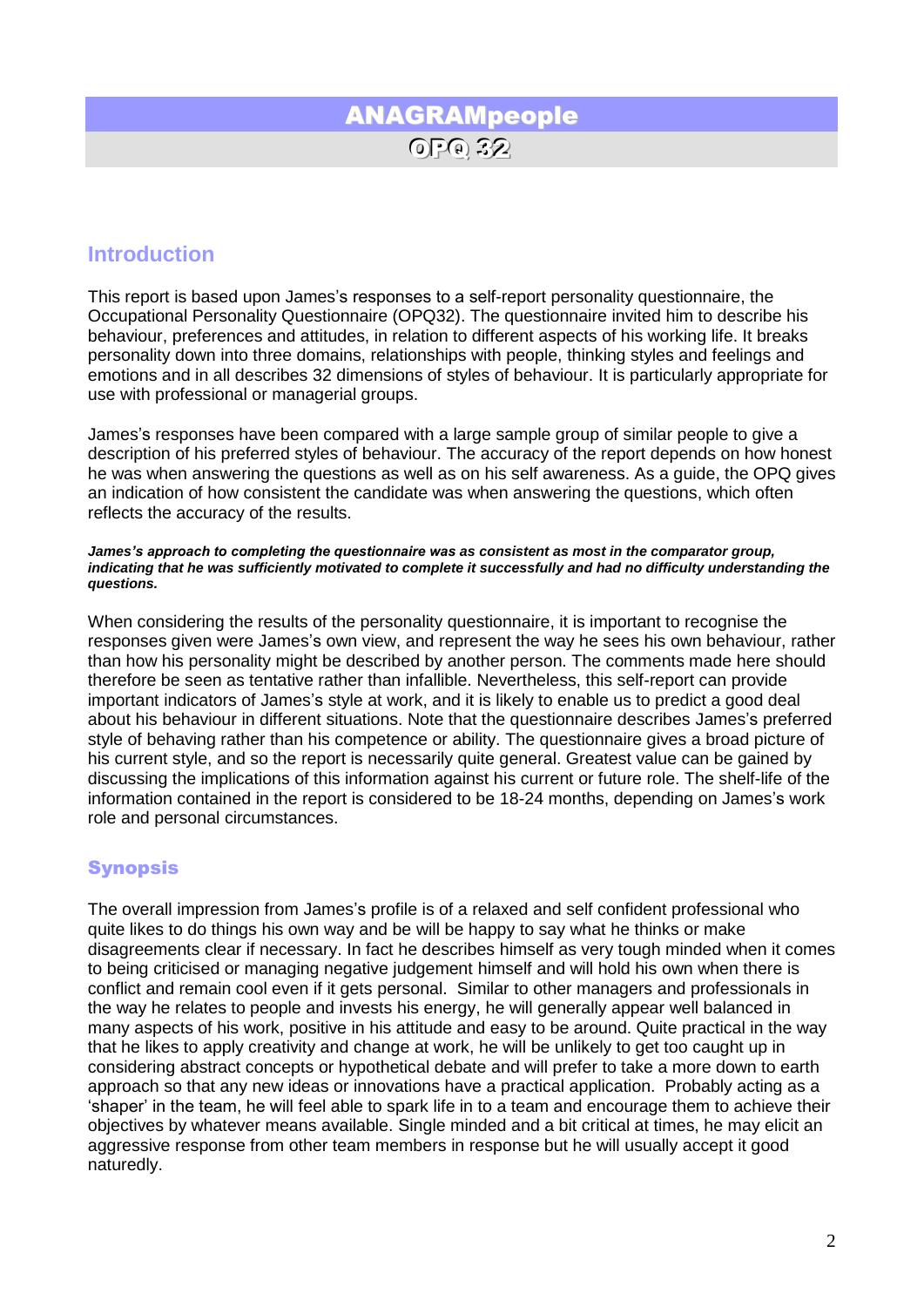### Personality & Behaviour

James sees himself as able to influence people or situations by using his powers of persuasion as much as most managers but he is also likely to present hard data, facts and information to support his case. He will be happy to organise and take the lead or manage and direct but will be unlikely to assert control or dominate if others are in this role. Very open with his views, he will be happy to say exactly what he thinks and prepared to tell people if he thinks they are wrong. Willing to deal with contentious issues and able to stand his corner even in the face of strong opposition, he will not hold back from voicing criticisms when he feels the need but equally his outspoken style can make other less frank people feel uncomfortable or uneasy at times. Someone who prefers to do things his own way even if others disagree he is likely to follow his own approach rather than concede to the majority, particularly if he thinks he is right. Less likely to respond to authority, he may only be prepared to do things other people's way when he is convinced it is the best course of action.

In terms of his sociability, he will be lively and animated in some circumstances and less so in others and will balance the need to be with people and the need to spend time alone. He will interact fluently without being dominant and with a nicely balanced empathetic style; people will find him approachable, easy to relate to and appropriately concerned for their welfare. Confident about his strengths and achievements, he will be happy to talk about his personal successes and able to promote his own credentials when in company as well as boost the reputation of the organisation. Despite his preference to do things his own way, he will consult people as much as other managers when it comes to involving them in the decision making process.

James enjoys working with numbers and statistical information as much as other managers and whilst he would always wish to have facts and figures to inform his decision making can operate comfortably with less quantifiable information when necessary. He will feel able to critically evaluate information, plans or arguments and focus on errors or assumptions and will be unlikely to take the quality of work for granted. He appreciates the need to consider the more human side of issues in his thinking, but will not over emphasise this aspect of analysis.

When looking at James's attitude towards creativity and change at work he describes himself as equally likely to consider both new and tried and tested methods when establishing a strategy or vision. He is however less interested than most in considering abstract concepts or hypothetical ideas when it comes to enforcing change and will prefer any innovations or changes to working methods to have a very practical application on the work front. This said, he will happily apply creative thinking to problem solving and will feel able to generate some innovative solutions as well as build on the ideas of others. He will generally be aware of the need to adapt his behaviour or approach to suit different people and changing circumstances and will like to take account of his audience in order to get the best from a situation.

In terms of the way James structures his work, he will be slightly less likely than his peers to take a long term view when developing strategy and will be inclined to focus more on the here and now. Moderately concerned with detail he will generally be organised and methodical and will see the importance of meeting deadlines and sticking to schedules but also recognise the need to shift his focus if priorities change. He will usually see the rules and regulations as an important way of maintaining standards and consistency but will be slightly less likely to apply them than other senior managers perhaps by considering more efficient, less bureaucratic or more cost effective routes when he can.

Looking at the way James manages his feelings and emotions he will be generally relaxed and free from tension on a day to day basis and will rarely feel the need to switch off from the pressures of work. As he is likely to be cool, calm and collected in his daily life as well, others could sometimes see his relaxed approach as a bit too laid back at times. He does however describe himself as someone who gets a bit anxious and keyed up before important occasions or big events and may worry about things going wrong but this is likely to be situational rather than endemic.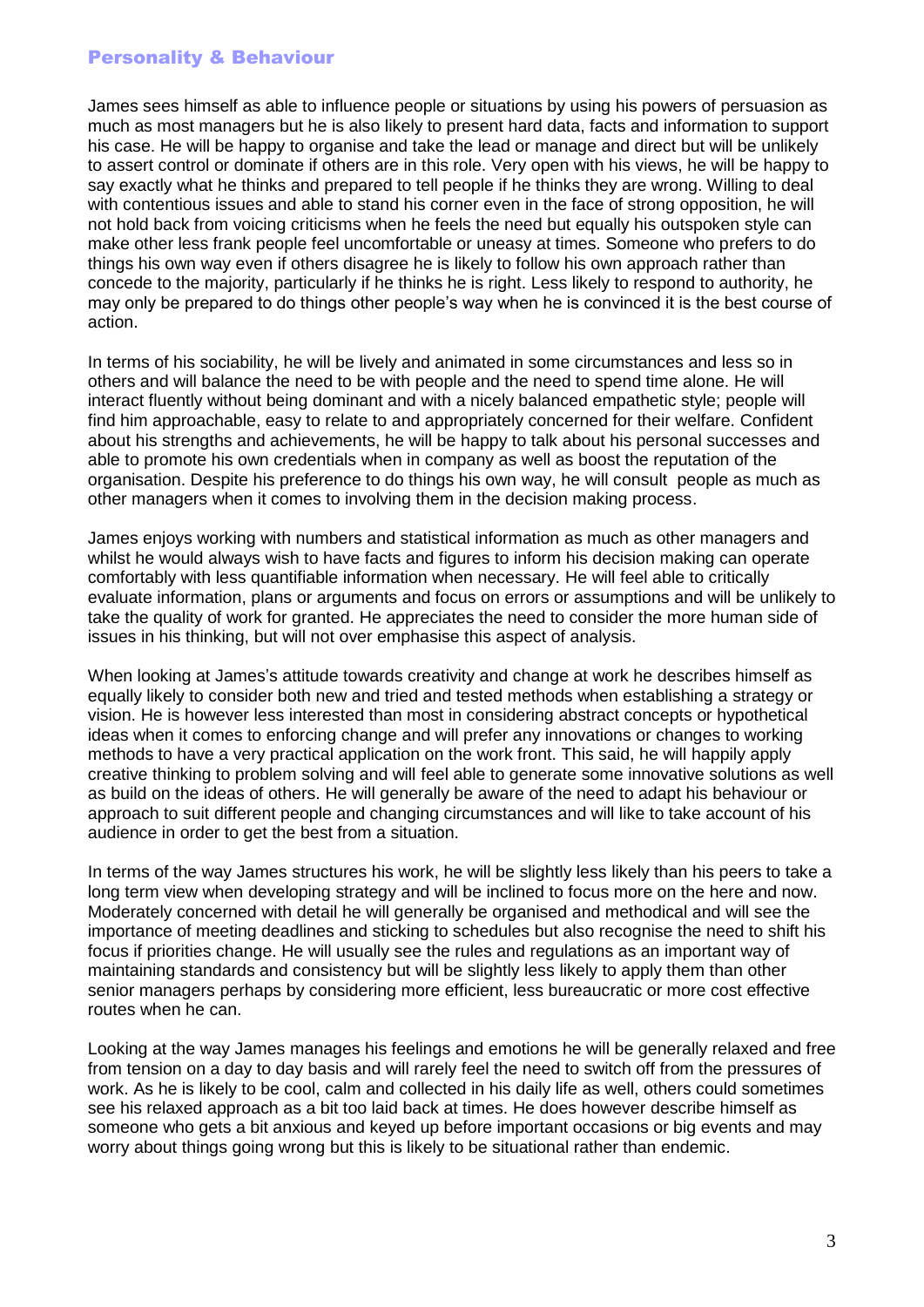Relatively unconcerned with what other people think or say about him, he will not over react to criticism and insults will leave him fairly unruffled. Although he will remain cool even if things get personal sometimes his quite 'thick skinned' attitude could be seen as insensitivity or he may not always notice when a remark or criticism is directed at him.

.

Very positive in his outlook on life, he will always expect things to turn out well and tend to look on the bright side of things rather than see them negatively. Cheerful and buoyant even when there are set backs, he will keep his spirits up and won't become easily downcast if things go wrong. Others may see him as unrealistically positive at times but his unrealistic optimism may help him to overcome difficult situations which other people wouldn't be prepared to tackle. He will like to see the best in people and generally view them as honest, trustworthy and reliable but will not be naïve in his judgement of them. Overall he will usually appear balanced and mature in his expression of emotions at work and will be reasonably open with his feelings.

James likes to be as busy as most other managers and will dislike either feeling over worked or having long periods of inactivity. He will enjoy some element of competitive behaviour but is unlikely to seek to compete with colleagues at work. He describes himself as likely as other managers to commit to achieving challenging goals and objectives and will place equal importance on achieving a healthy work life balance with career progress. In terms of his decision making style, he will tend to make his mind up quite quickly and make fairly rapid decisions without too much deliberation.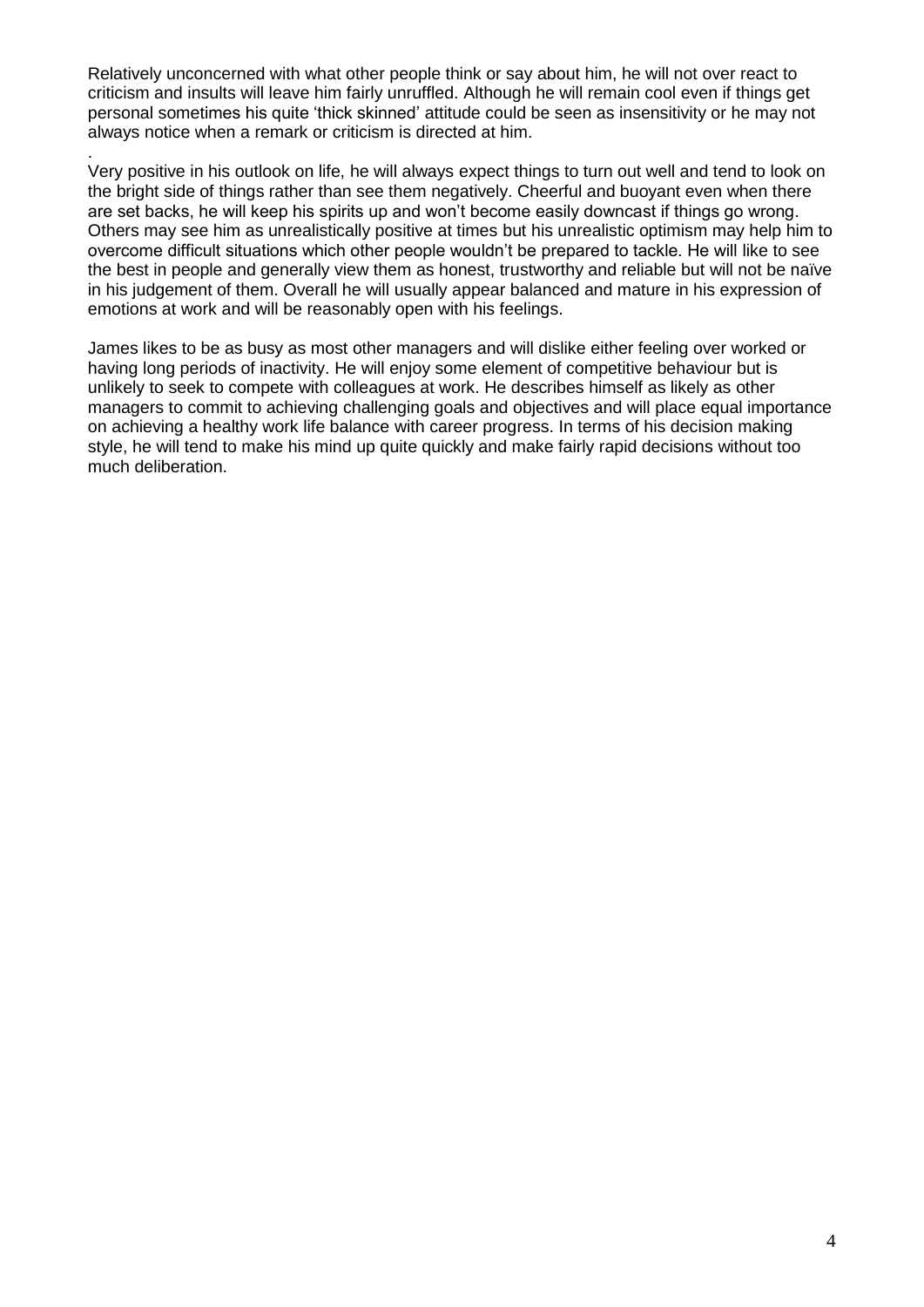## ANAGRAMpeople Motiivatiion

The OPQ32 describes James's likely behaviour at work and the Motivation questionnaire should give some insight into why he behaves that way and which job attributes are likely to impact on his behaviour. Motivation will fluctuate in response to changing circumstances and at the current moment James describes himself as generally well motivated in several areas of his work.

His energy levels as applied to the work situation appear to be higher than most in the comparator group. He invests energy very readily, likes to be on the go and will push to get things done. He enjoys having his abilities challenged, perhaps by working towards difficult targets or having complex demands made on him. Work where there is nothing to strive for or little to achieve will result in a withdrawal of energy. Similarly, he is someone who is positive about taking on new responsibilities and will thrive when he is in a situation that allows him to exercise authority, direct things and negotiate, particularly when he can influence outcomes and have some input to important decisions.

Competitive situations appear to have little impact on his motivation either way.

Faced with the prospect of failure, he is likely to raise his game considerably compared with most and will invest a great deal of extra energy in order to avoid criticism. When he feels he is in danger of failing, or of not living up to others expectations of him, he is likely to work much harder as if he believes he is succeeding, or ahead of the game, that is the best way to avoid failure and maintain his self esteem.

The synergy between his job, the culture of the organisation and the people within also has an impact on James's motivation to invest more energy. *(although less so than most managers in the comparator group)* This has to do with factors which are extrinsic to the job itself but intrinsic to the organisation culture, such as team work, mutually supportive interactions with others, opportunity for development and the acquisition of new skills.

Although the OPQ results imply that James is as affiliative as other managers, the existence or not of social interaction or harmonious team work does not seem to affect his motivation either way. When people appreciate his achievements and recognise when he has worked hard to make a difference, he will feel valued and it will impact on his motivation to work harder.

He will need to feel that the work he is doing is of sufficient quality and sound in its nature and reflects his own values and principles. Suspecting that things are not quite as they should be or working for an organisation whose ideals are not in line with his own may be de-motivating for him.

He will find it motivating when his job provides him with regular opportunities for leaning new skills and where it is varied and interesting however these aspects are not prime motivators for him.

Most people tend to be motivated to some extent by the extrinsic factors that affect our working lives such as the level of material reward, career opportunities and the status that goes with promotion however James is less driven than other managers by promotion prospects or extrinsic status symbols, he is however more motivated when material reward is linked to effort and expertise.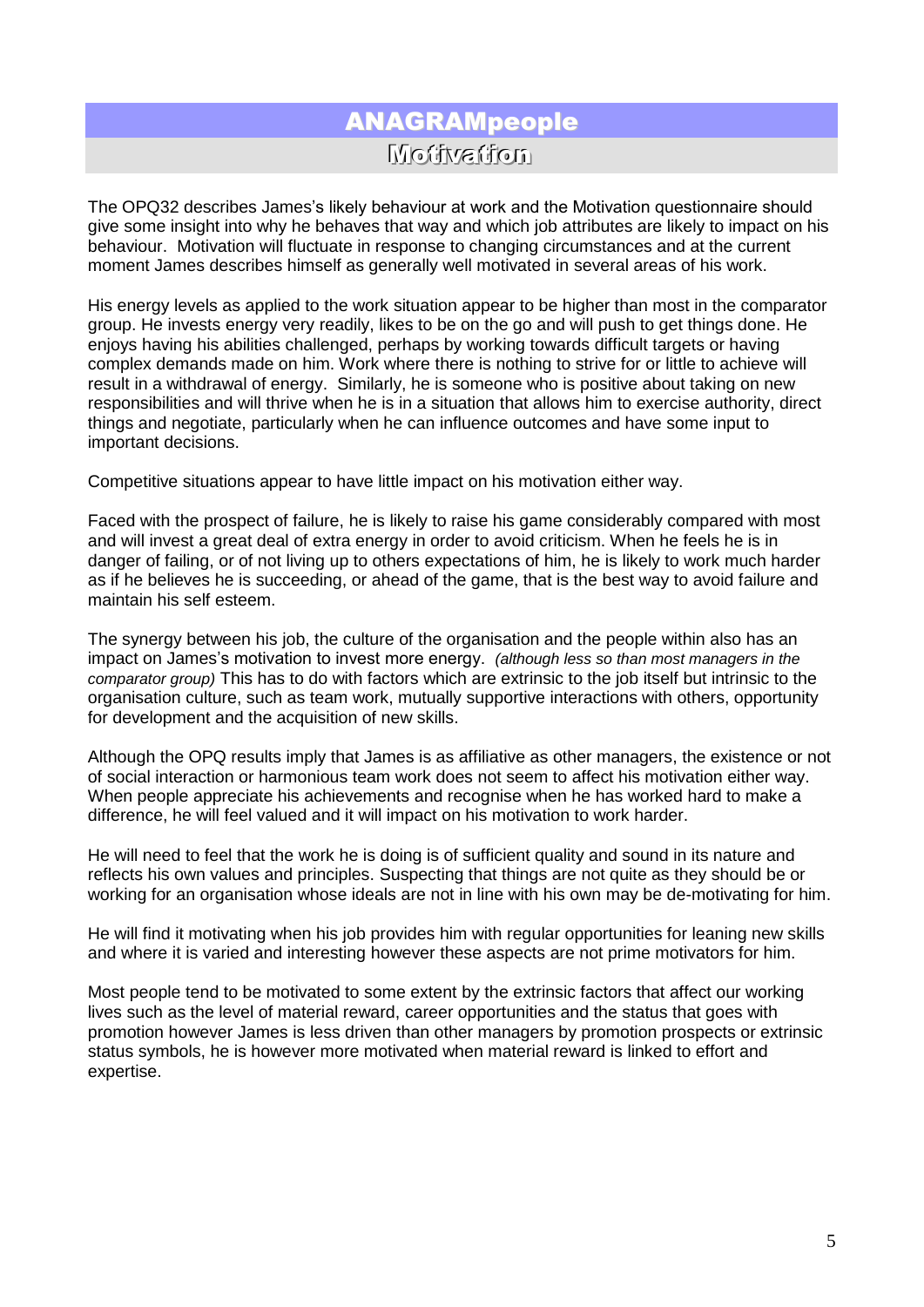### ANAGRAMpeople

# Team Types,, Leadershiip & Reportiing Stylles

### Team Types

James's dominant team type is likely to be 'Shaper' or 'Resource Investigator' – but he may adopt any of the team types depending on the circumstances and situation with the exception of 'Completer'.

Shapers are highly motivated with a high degree of nervous energy and a great need for achievement. They can lead the team but they are extremely goal oriented endeavouring to reach objectives by whatever means available. Single minded, critical and with a tendency to be aggressive extroverts they may elicit an aggressive response from other team members, - which they will usually accept good naturedly! Shapers are excellent when it comes to sparking life into a team.

Resource investigators come into their own when it comes to picking up ideas and making them work, being adept at finding out what is available and what can be done. Extrovert and friendly they will get a good reception in and beyond the team, facilitating communication and collecting information. Quick thinking and adaptable they will always be looking for ways to do things and may often save the day. However, their enthusiasm for any one project will be short lived if they do not receive stimulation from others

### Leadership Style

James's dominant leadership styles are 'Delegative' or 'Consultative' but he may adopt any of the styles depending on the circumstances.

Delegative leaders give their staff a relatively free hand. They tend not to plan the work or provide clearly defined instructions and may not even discuss the way in which the work should be approached – they simply hand the work over, possibly with a few suggestions but nothing more. Ineffective delegative leaders are not likely to have great insight into human nature and are not particularly sympathetic or understanding of others needs. They are likely to be free from anxiety and are generally good humoured and relatively unconcerned about how colleagues are coping. Although the characteristics of the delegative leader are often perceived as negative, the approach is ideal when working with staff whose natural style is to be independent.

Consultative leaders will involve all group members in the decision making process but are likely to make the final decision themselves. After giving staff every chance to contribute their views the Consultative leader will come up with a decision based on their own final analysis. Although not ignoring the opinions of their staff they may well come to a decision which is in contrast to it.

Friendly in their approach to their team they can nevertheless be quite directive when they feel that organisation from the front is required. They are not slow to challenge arguments presented to them but will be sensitive and unlikely to aim criticism at a personal level.

#### Reporting Style

James's preferred styles of reporting are 'Self Reliant' or 'Reciprocating', but he may adopt any of the styles (with the exception of 'Receptive) depending on the leadership style of his manager.

The self reliant report works well to the delegative leader. They are typically independent; disliking the constraints of methods imposed by others and therefore would be difficult to manage by a leader who is not happy to give a free hand.